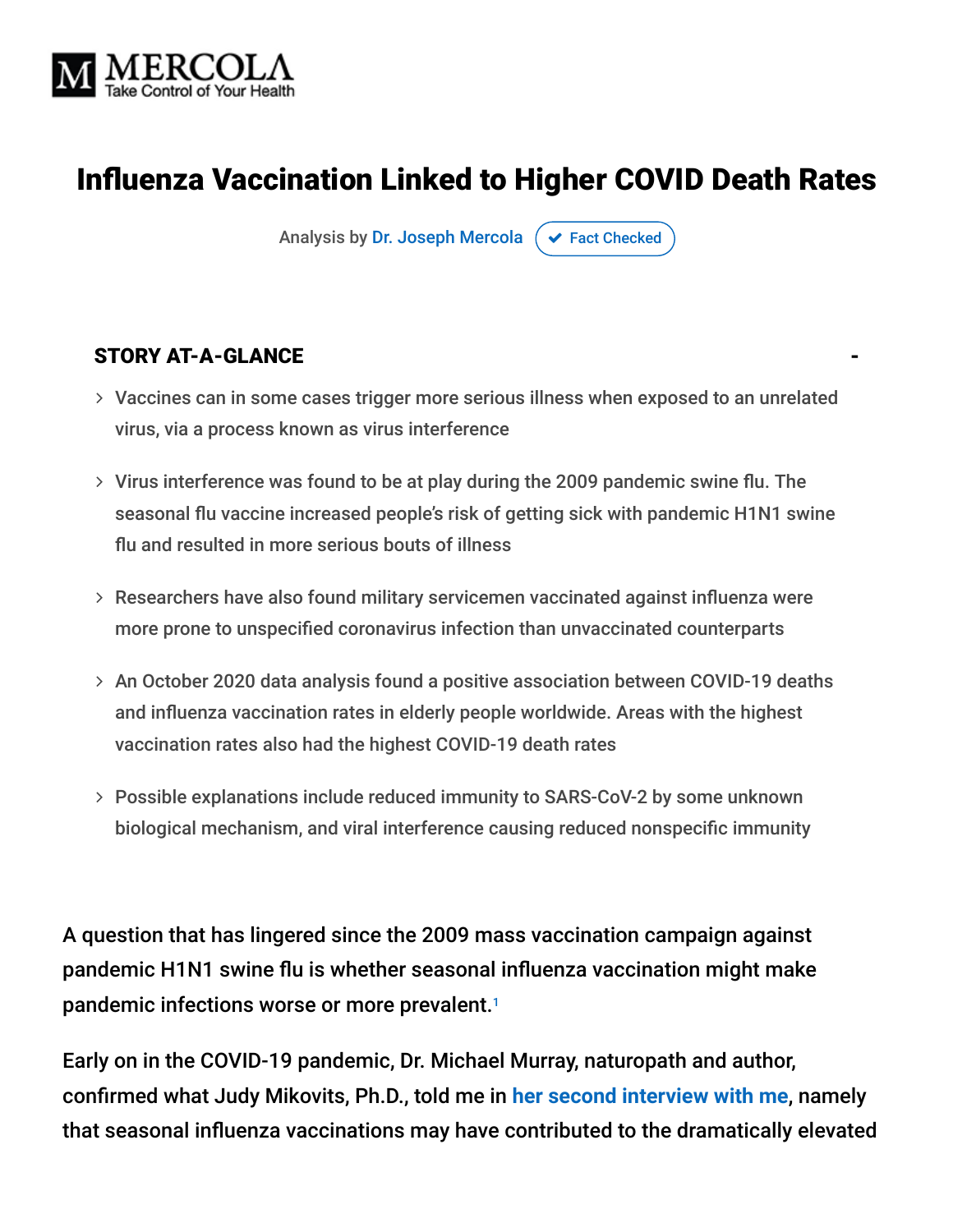COVID-19 mortality seen in Italy. In a blog post, he pointed out that Italy had introduced a new, more potent type of flu vaccine, called VIQCC, in September 2019: $^2$ 

"Most available influenza vaccines are produced in embryonated chicken eggs. *VIQCC, however, is produced from cultured animal cells rather than eggs and has more of a 'boost' to the immune system as a result.*

*VIQCC also contains four types of viruses — 2 type A viruses (H1N1 and H3N2)* and 2 type B viruses.<sup>3</sup> It looks like this 'super' vaccine impacted the immune *system in such a way to increase coronavirus infection through virus interference …"*

### Vaccines and Virus Interference

The kind of virus interference Murray was referring to had been shown to be at play during the 2009 pandemic swine flu. A 2010 review<sup>4,5</sup> in PLOS Medicine, led by Dr. Danuta Skowronski, a Canadian influenza expert with the Centre for Disease Control in British Columbia, found the seasonal flu vaccine increased people's risk of getting sick with pandemic H1N1 swine flu and resulted in more serious bouts of illness.

People who received the trivalent influenza vaccine during the 2008-2009 flu season were between 1.4 and 2.5 times more likely to get infected with pandemic H1N1 in the spring and summer of 2009 than those who did not get the seasonal flu vaccine.

To double-check the findings, Skowronski and other researchers conducted a follow-up study on ferrets. Their findings were presented at the 2012 Interscience Conference on Antimicrobial Agents and Chemotherapy. At the time, Skowronski commented on her team's findings, telling MedPage Today:6

*"There may be a direct vaccine effect in which the seasonal vaccine induced some cross-reactive antibodies that recognized pandemic H1N1 virus, but those antibodies were at low levels and were not effective at neutralizing the virus. Instead of killing the new virus it actually may facilitate its entry into the cells."*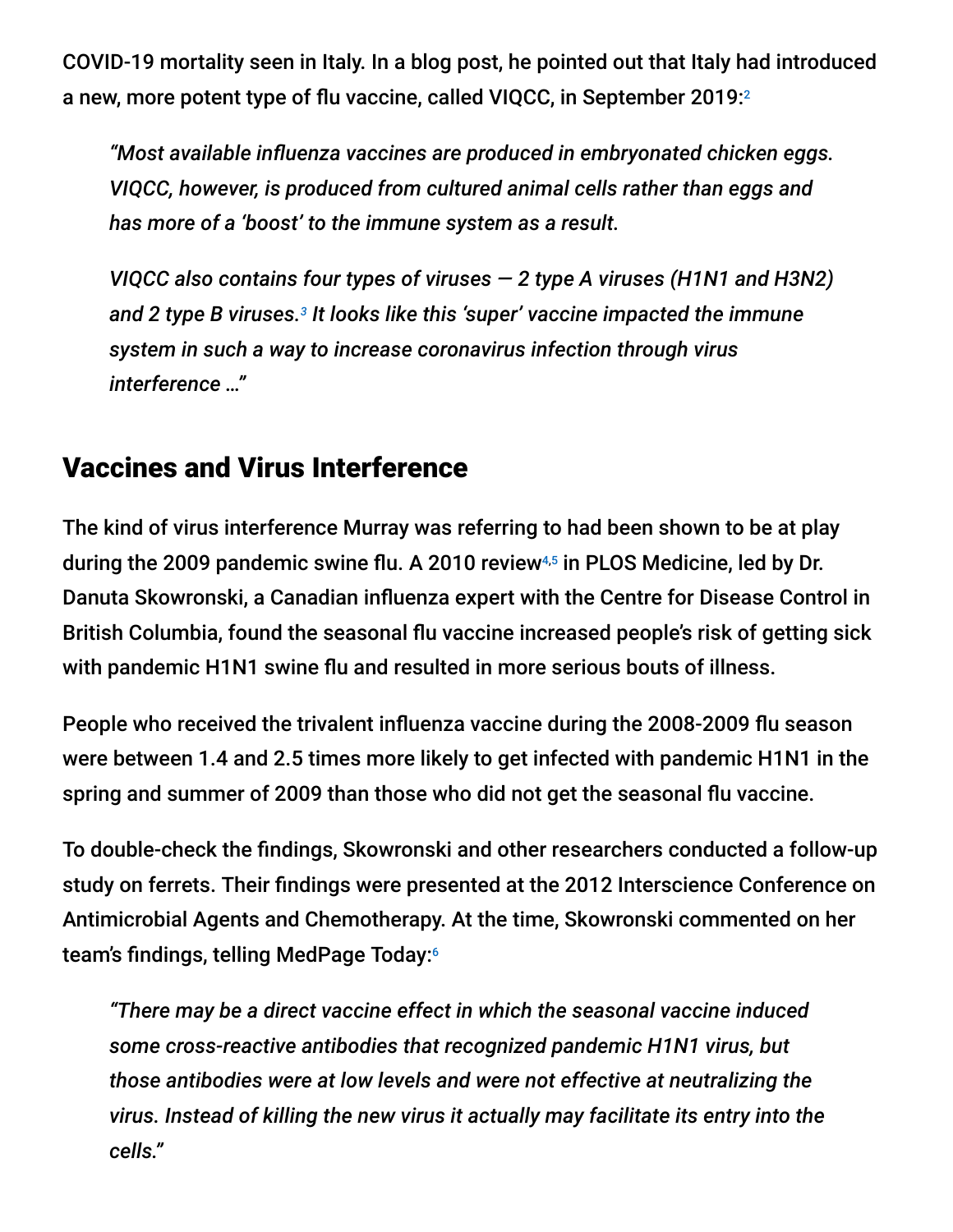In all, five observational studies conducted across several Canadian provinces found identical results. These findings also confirmed preliminary data from Canada and Hong Kong. As Australian infectious disease expert professor Peter Collignon told ABC News: 7

*"Some interesting data has become available which suggests that if you get immunized with the seasonal vaccine, you get less broad protection than if you get a natural infection …*

*We may be perversely setting ourselves up that if something really new and nasty comes along, that people who have been vaccinated may in fact be more susceptible compared to getting this natural infection."*

### **Flu Vaccination Raises Unspecified Coronavirus Infection**

A study $^{8,9}$  published in the January 10, 2020, issue of the journal Vaccine also found people were more likely to get some form of coronavirus infection if they had been vaccinated against influenza. As noted in this study, titled "Influenza Vaccination and Respiratory Virus Interference Among Department of Defense Personnel During the 2017-2018 Influenza Season:"

"Receiving influenza vaccination may increase the risk of other respiratory *viruses, a phenomenon known as virus interference … This study aimed to investigate virus interference by comparing respiratory virus status among* **Department of Defense personnel based on their influenza vaccination status."** 

While seasonal influenza vaccination did not raise the risk of all respiratory infections, it was in fact "significantly associated with unspecified coronavirus" (meaning it did not specifically mention SARS-CoV-2, which was still unknown at the time this study was conducted) and human metapneumovirus (hMPV<sup>10</sup>).

Remember, SARS-CoV-2 is one of seven different coronaviruses known to cause respiratory illness in humans.<sup>11</sup> Four of them  $-$  229E, NL63, OC43 and HKU1  $-$  cause symptoms associated with the common cold.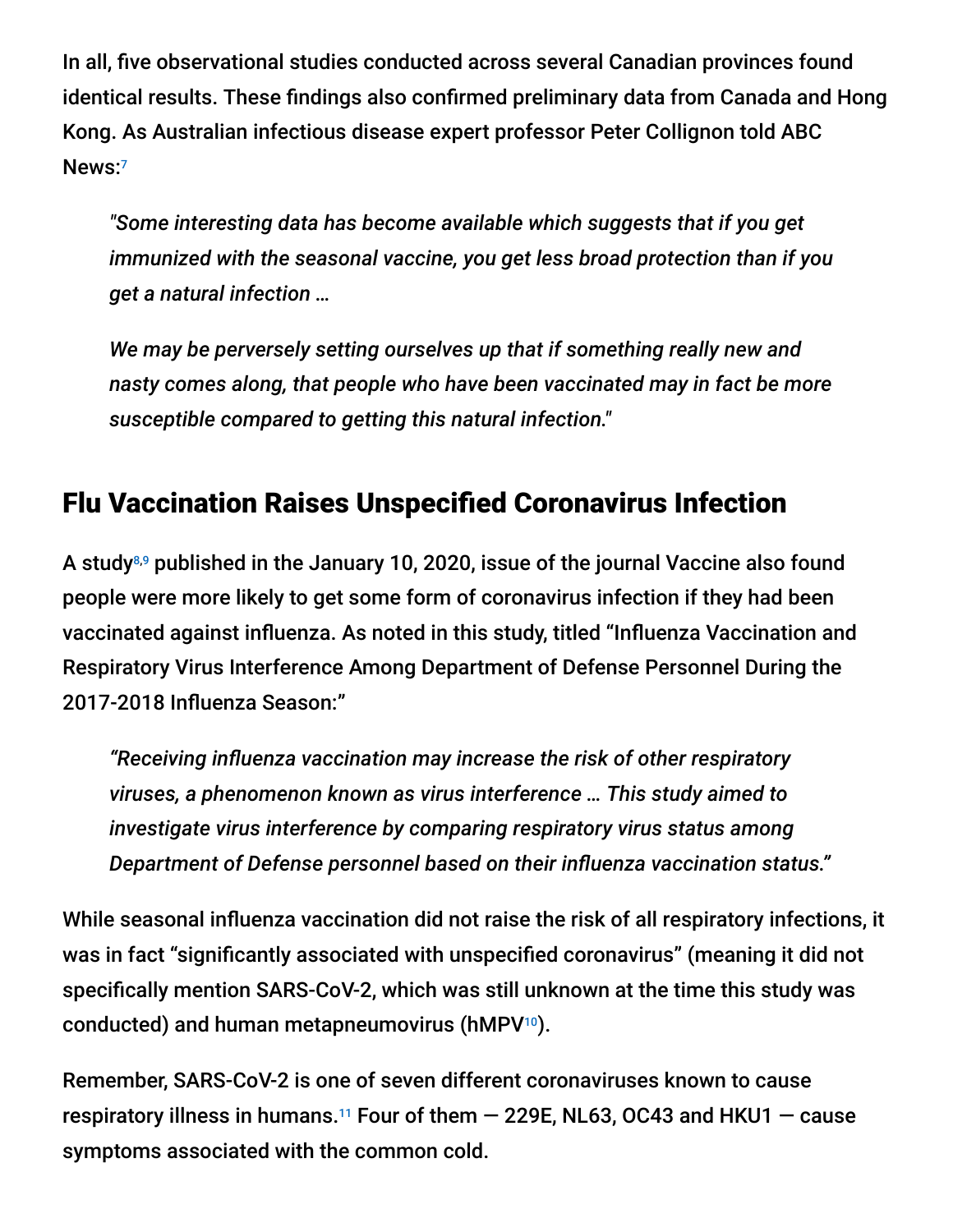OC43 and HKU1<sup>12</sup> are also known to cause bronchitis, acute exacerbation of chronic obstructive pulmonary disease and pneumonia in all age groups.<sup>13</sup> The other three human coronaviruses — which are capable of causing more serious respiratory illness are SARS-CoV, MERS-CoV and SARS-CoV-2.

Service members who had received a **seasonal flu shot during the 2017-2018 flu season** were 36% more likely to contract coronavirus infection and 51% more likely to contract hMPV infection than unvaccinated individuals.<sup>14,15</sup>

### **Influenza Vaccination Linked to Higher COVID Death Rates**

October 1, 2020, professor Christian Wehenkel, an academic editor for PeerJ, published a data analysis16 in that same journal, in which he reports finding a "positive association between COVID-19 deaths and influenza vaccination rates in elderly people worldwide."

In other words, areas with the highest vaccination rates among elderly people also had the highest COVID-19 death rates. To be fair, the publisher's note points out that correlation does not necessary equal causation:

*"What does that mean? By way of example, in some cities increased ice cream sales correlate with increased murder rates. But that doesn't mean that if more ice creams are sold, then murder rates will increase. There is some other factor at play — the weather temperature.*

*Similarly, this article should not be taken to suggest that receiving the influenza vaccination results in an increased risk of death for an individual with COVID-19 as there may be many confounding factors at play (including, for example, socioeconomic factors)."*

That said, one of the reasons for the analysis was to double-check whether the data would support reports claiming that **seasonal influenza vaccination** was negatively correlated with **[COVID-19 mortality](https://articles.mercola.com/sites/articles/archive/2021/01/07/high-dose-vitamin-c-for-coronavirus.aspx)** — including one that found regions in Italy with higher vaccination rates among elders had lower COVID-19 death rates.<sup>17</sup> "A negative association was expected," Wehenkel writes in PeerJ. But that's not what he found: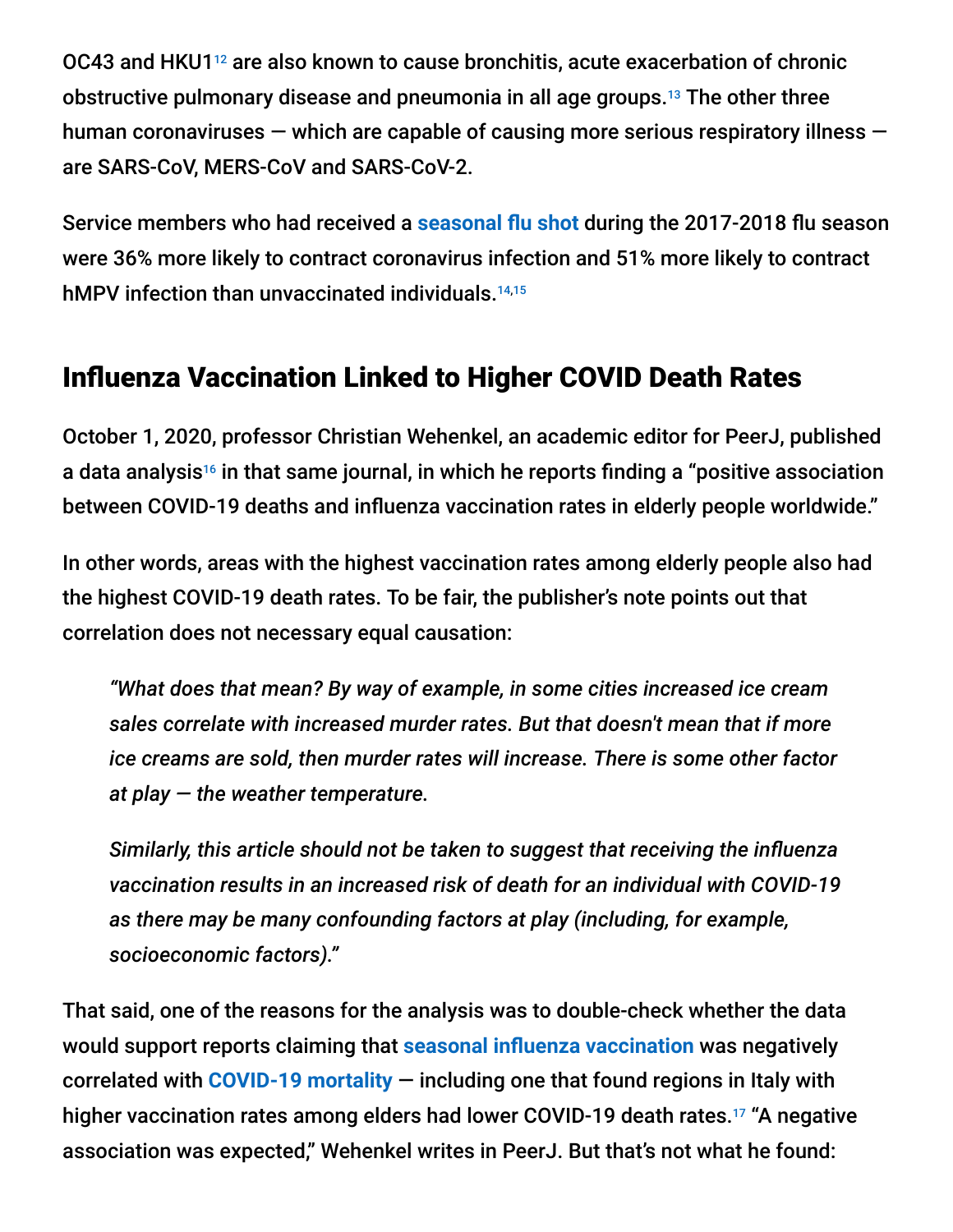*"Contrary to expectations, the present worldwide analysis and European subanalysis do not support the previously reported negative association between COVID-19 deaths (DPMI) [COVID-19 deaths per million inhabitants] and IVR [inuenza vaccination rate] in elderly people, observed in studies in Brazil and Italy,"* the author noted. 18

*"To determine the association between COVID-19 deaths and inuenza vaccination, available data sets from countries with more than 0.5 million inhabitants were analyzed (in total 39 countries).*

To accurately estimate the influence of IVR on COVID-19 deaths and mitigate *effects of confounding variables, a sophisticated ranking of the importance of different variables was performed, including as predictor variables IVR and some potentially important geographical and socioeconomic variables as well as variables related to non-pharmaceutical intervention.*

*The associations were measured by non-parametric Spearman rank correlation*  $coefficients$  and random forest functions.

*The results showed a positive association between COVID-19 deaths and IVR of people ≥65 years-old. There is a signicant increase in COVID-19 deaths from eastern to western regions in the world. Further exploration is needed to explain* these findings, and additional work on this line of research may lead to *prevention of deaths associated with COVID-19."*

### What Might Account for Vaccination-Mortality Link?

In the discussion section of the paper, Wehenkel points out that previous explanations for how flu vaccination might reduce COVID-19 deaths are not supported by the data he collected.

# **<sup>66</sup>** The influenza vaccine may increase influenza<br>
immunity at the expense of reduced immunity to **immunity at the expense of reduced immunity to**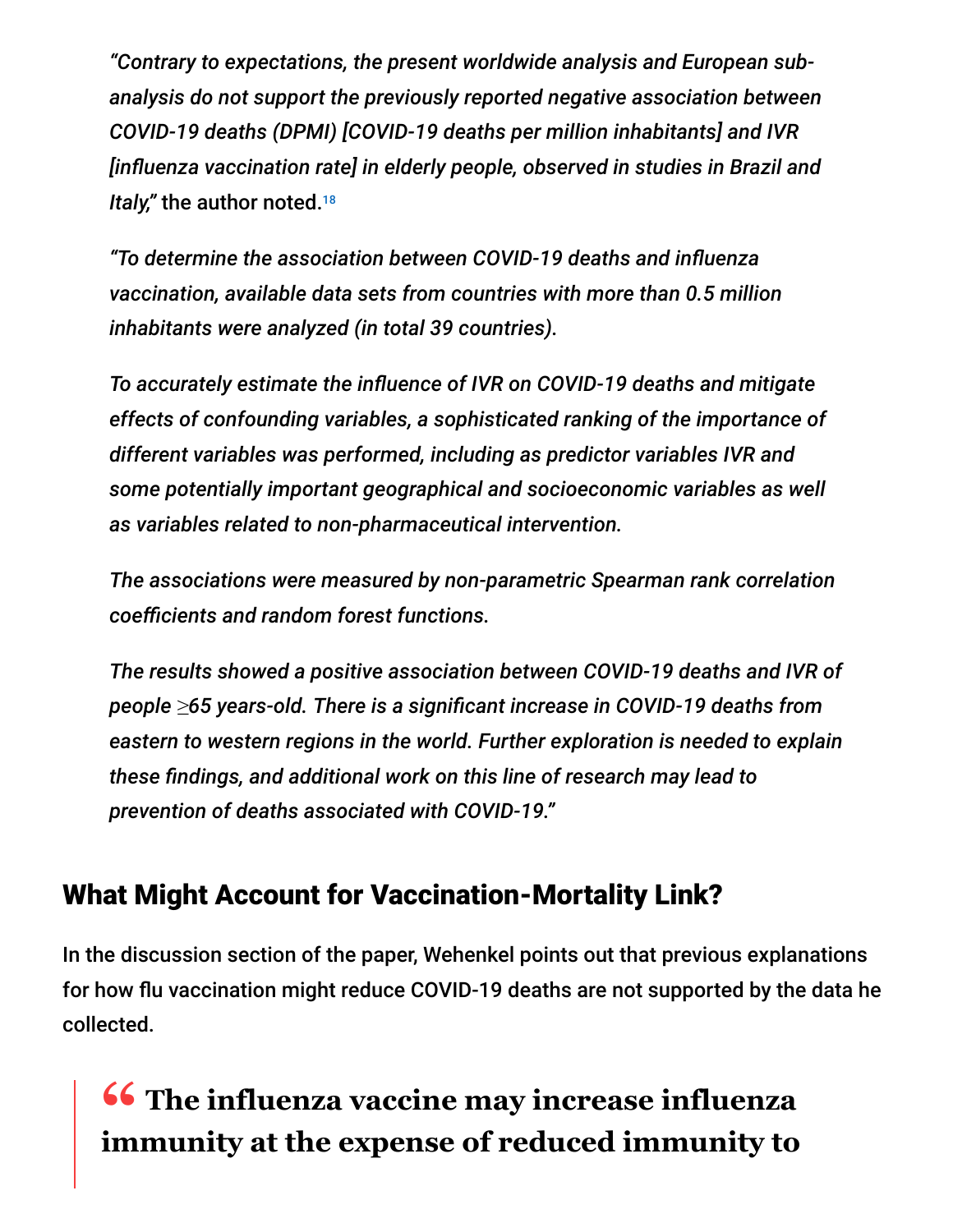## **SARS-CoV-2 by some unknown biological mechanism … Alternatively … reduced non-specific immunity in the following weeks, probably caused by virus interference. ~ Professor Christian Wehenkel"**

For example, he cites research attributing the beneficial effect of flu vaccination to improved prevention of influenza and SARS-CoV-2 coinfections, and another that suggested the flu vaccine might improve SARS-CoV-2 clearance.

These arguments "cannot explain the positive, direct or indirect relationship between influenza vaccination rates and both COVID-19 deaths per million inhabitants and case fatality ratio found in this study, which was confirmed by an unbiased ranking variable importance using Random Forest models," Wehenkel says.<sup>19</sup> (Random Forest refers to a preferred classification algorithm used in data science to model predictions. $^{20}$ ) Instead, he offers the following hypotheses: 21

*"The influenza vaccine may increase influenza immunity at the expense of reduced immunity to SARS-CoV-2 by some unknown biological mechanism, as* suggested by Cowling et al. (2012)<sup>22</sup> for non-influenza respiratory virus.

Alternatively, weaker temporary, non-specific immunity after influenza viral *infection could cause this positive association due to stimulation of the innate immune response during and for a short time after infection.* 23,24

*People who had received the influenza vaccination would have been protected* against influenza but not against other viral infections, due to reduced nonspecific immunity in the following weeks,<sup>25</sup> probably caused by virus *interference.* 26,27,28

Although existing human vaccine adjuvants have a high level of safety, specific *adjuvants in inuenza vaccines should also be tested for adverse reactions,* such as additionally increased inflammation indicators<sup>29</sup> in COVID-19 patients with already strongly increased inflammation." $^{\rm 30}$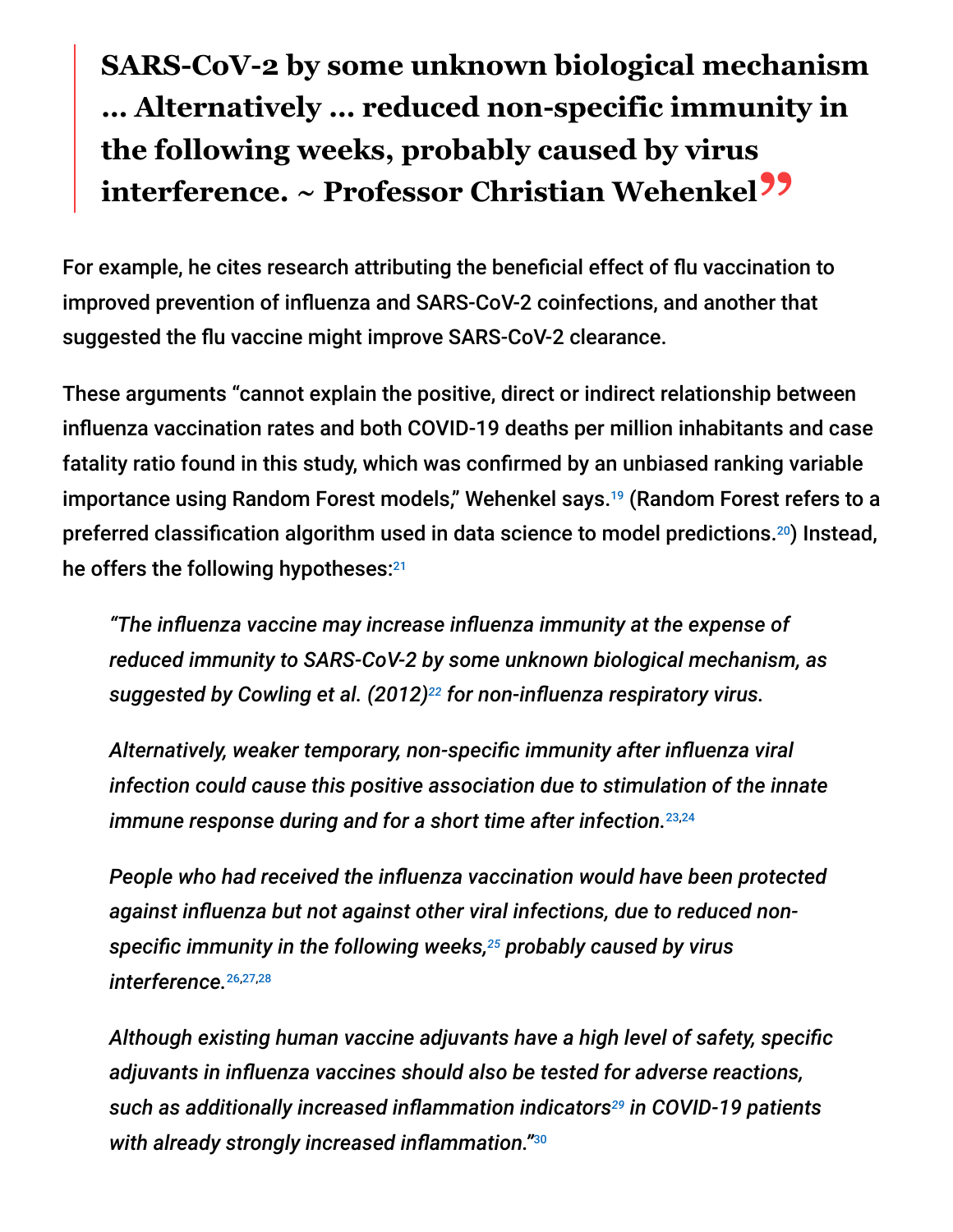### The Flu Vaccine Paradox

Since Wehenkel's analysis focuses on the flu vaccine's impact on COVID-19 mortality among the elderly, it can be useful to take a look at information presented at a World Health Organization workshop in 2012. On page 6 of the workshop presentation<sup>31</sup> in question, the presenter discusses "a paradox from trends studies" showing that "influenza-related mortality increased in U.S. elderly while vaccine coverage rose from 15% to 65%."

On page 7, he further notes that while a decline in mortality of 35% would be expected with that increase in vaccine uptake, assuming the vaccine is 60% to 70% effective, the mortality rate has risen instead, although not exactly in tandem with vaccination coverage.

On page 10, another paradox is noted. While observational studies claim the flu vaccine reduces winter mortality risk from any cause by 50% among the elderly, and vaccine coverage among the elderly rose from 15% to 65%, no mortality decline has been seen among the elderly during winter months. 32,33

Seeing how the elderly are the most likely to die due to influenza, and the flu accounts for 5% to 10% of all winter deaths, a "50% mortality savings [is] just not possible," the presenter states. He then goes on to highlight studies showing evidence of bias in studies that estimate influenza vaccine effectiveness in the elderly. When that bias is adjusted for, vaccine effectiveness among seniors is discouraging.

Interestingly, the document points out that immunologists have long known that vaccine effectiveness in the elderly would be low, thanks to senescent immune response, i.e., the natural decline in immune function that occurs with age. This is why influenza "remains a significant problem in elderly despite widespread influenza vaccination programs," the presenter notes.

### Report All COVID-19 Vaccine Side Effects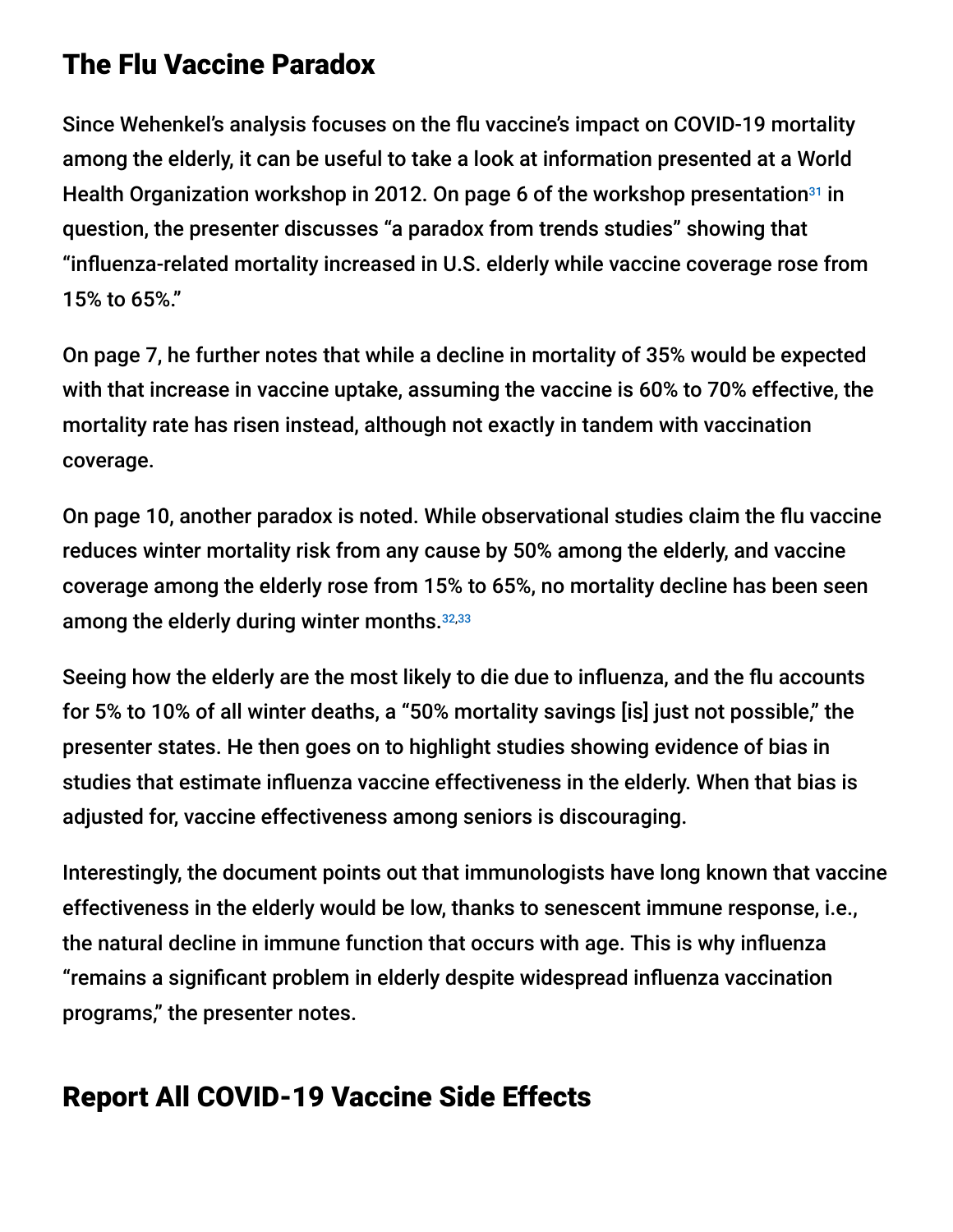My belief is that current COVID-19 "vaccines," which use mRNA gene therapy technology, are likely to do more harm than good in most people. There are many reports of elderly in nursing homes dying within hours or days of getting the vaccine. This is likely due to an overwhelming inflammatory response.

If you're elderly and frail, or have a family member who is elderly and thinking of getting the vaccine, I would urge you to take a deeper dive into the available research, and to review the side effect statistics before making your decision.

Last but not least, if you or someone you love have received a COVID-19 vaccine and are experiencing side effects, be sure to report it: 34

- 1. If you live in the U.S., fi[le a report on VAERS](https://vaers.hhs.gov/reportevent.html)
- 2. Report the injury on **[VaxxTracker.com](https://www.vaxxtracker.com/)**, which is a nongovernmental adverse event tracker (you can file anonymously if you like)
- 3. **[Report the injury on the CHD website](https://childrenshealthdefense.org/covid-19-vaccine-reactions/)**

#### **Sources and Reference**

- <sup>1</sup> [ABC News Australia March 4, 2011](https://www.abc.net.au/news/2011-03-04/vaccines-may-have-increased-swine-flu-risk/1967508)
- <sup>2, 9</sup> [Doctormurray.com Does Flu Shot Increase COVID-19 Risk](https://doctormurray.com/does-the-flu-shot-increase-covid-19-risk/)
- <sup>3</sup> [Doctorsinitaly.com January 13, 2020](https://www.doctorsinitaly.com/b/flu-shot/)
- [PLOS Medicine April 6, 2010 DOI: 10.1371/journal.pmed.1000258](https://journals.plos.org/plosmedicine/article?id=10.1371/journal.pmed.1000258) 4
- <sup>5</sup> [CIDRAP April 6, 2010](https://www.cidrap.umn.edu/news-perspective/2010/04/new-canadian-studies-suggest-seasonal-flu-shot-increased-h1n1-risk)
- <sup>6</sup> [Medpage Today September 10, 2012](https://www.medpagetoday.org/meetingcoverage/icaac/34674?vpass=1)
- <sup>7</sup> [ABC News March 5, 2011](http://www.abc.net.au/news/2011-03-04/vaccines-may-have-increased-swine-flu-risk/1967508)
- <sup>8</sup> [Vaccine January 10, 2020; 38\(2\):350-354](https://www.sciencedirect.com/science/article/pii/S0264410X19313647?via%3Dihub)
- <sup>10</sup> [Lung.org Symptoms of hMPV](https://www.lung.org/lung-health-and-diseases/lung-disease-lookup/human-metapneumovirus-hmpv/hmpv-symptoms-causes-and.html)
- <sup>11</sup> [CDC.gov Human Coronavirus Types](https://www.cdc.gov/coronavirus/types.html)
- 12, 13 J Infect Dis. 2013 Nov 15; 208(10): 1634-1642
- <sup>14</sup> [Vaccine January 10, 2020; 38\(2\):350-354, 3. Results and Table 5](https://www.sciencedirect.com/science/article/pii/S0264410X19313647?via%3Dihub)  $\bullet$
- <sup>15, 28</sup> [Vaccine 10 January 2020, Pages 350-354](https://siksik.org/wp-content/uploads/vaccins/10.1016%40j.vaccine.2019.10.005.pdf)  $\bullet$
- $16, 18, 19$  PeerJ Life and Environment October 1, 2020, 8:e10112
- $17$  [Journal of Medical Virology June 4, 2020; 93\(1\): 64-65](https://onlinelibrary.wiley.com/doi/10.1002/jmv.26120)  $\bullet$
- <sup>20</sup> [Towards Data Science, Understanding Random Forest](https://towardsdatascience.com/understanding-random-forest-58381e0602d2)
- <sup>21</sup> PeerJ Life and Environment October 1, 2020, 8:e10112, Discussion
- $22, 25$  [Clinical Infectious Diseases June 15, 2012; 54\(12\): 1778-1783](https://academic.oup.com/cid/article/54/12/1778/455098)
- $23$  [Journal of Leukocyte Biology July 30, 2009; 86\(4\): 803-812](https://jlb.onlinelibrary.wiley.com/doi/full/10.1189/jlb.0509368)